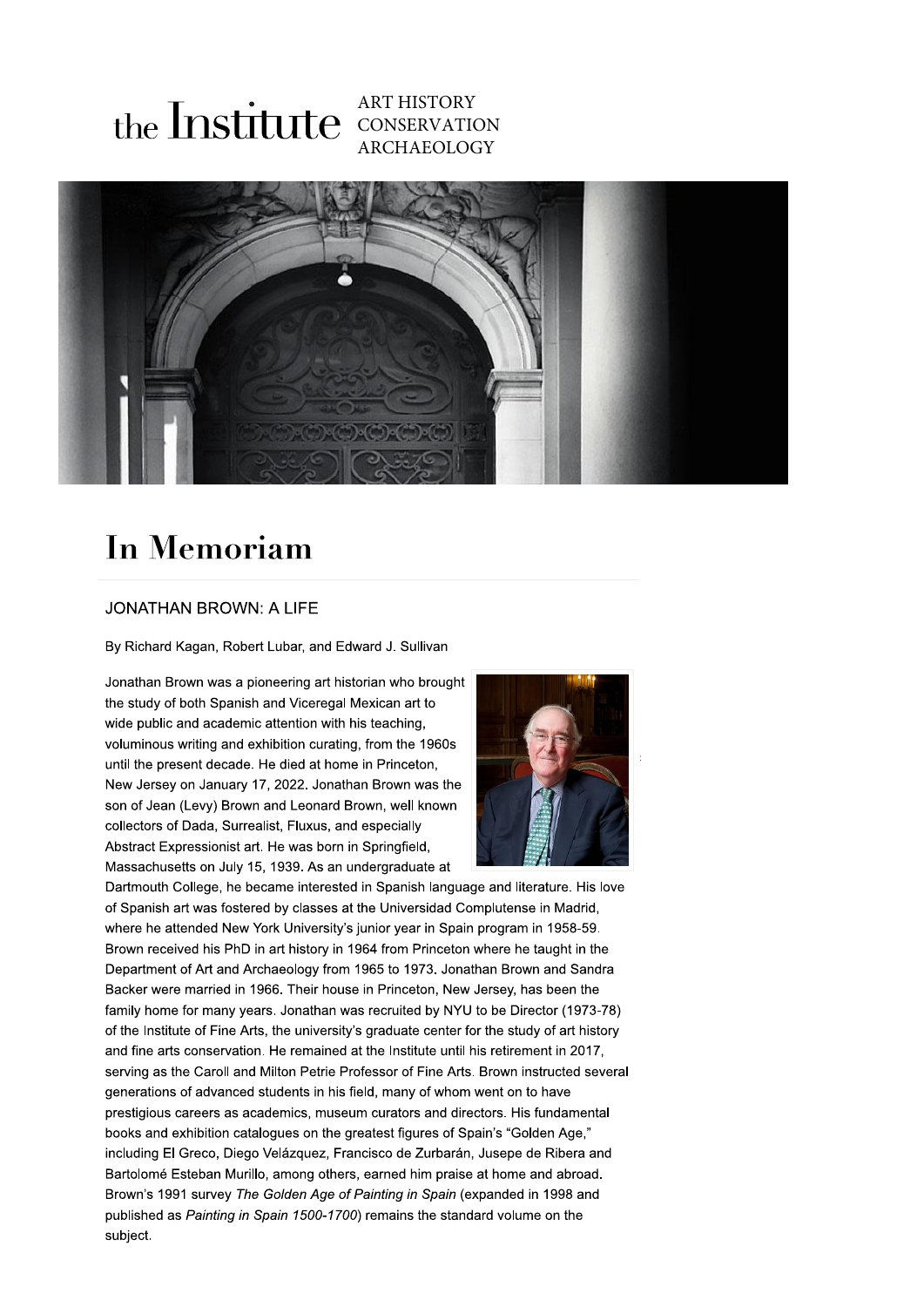Brown's art historical methodology, with its emphasis on such contextual issues as patronage, the demands of the art market, changing currents of spiritual belief, along with intellectual, political and social milieu in which artists lived and worked, offered new, often bold interpretations. His openness to both interdisciplinary approaches and scholarly collaboration is abundantly evident in the book A Palace for a King: The Buen Retiro and the Court of Philip IV, written with renowned British historian John Elliott and published first in 1980 with an expanded version in 2003.

In Spain, Brown was both a revered and a sometimes-controversial figure. His analyses of art, highlighting socio-political, economic and religious readings, were often at odds with the more traditional form of descriptive art history that was the rule in Spain until recent decades. Established Spanish scholars often questioned the value and importance of Brown's ideas and expansive understanding of Spanish culture, but they held enormous appeal for a younger generation of scholars eager to turn their backs on the isolation imposed by the Franco regime. Many of them, including the current director of the Prado Museum, Miguel Falomir, found their way to New York to attend Brown's seminars at the IFA. Brown's numerous collaborations with Spanish museums, joint projects with Spanish colleagues, and the prestige of his writings (many of his books quickly appeared in Spanish editions) made him into an "art historical legend" in the country he knew and loved so well.

Over the course of his career Brown received numerous honors including the Medalla de Oro de Bellas Artes (1986); Comendador de la Orden de Isabel la Católica (1986); the Grand Cross of Alfonso X (1996); The Sorolla Medal from the Hispanic Society of America (2008); and recognition by the College Art Association of America in 2011 as Distinguished Scholar. Brown was elected a Corresponding Member of the Real Academia de Bellas Artes de San Fernando (Madrid), a Member of the Real Academia de Bellas Artes de San Carlos (Valencia) and, in 1988, membership in the American Philosophical Society. Between 1986 and 1996 he served on the Board of Directors of the Spanish Institute in New York City.

Among the themes closest to Brown was the phenomenon of collecting. His 1994 Andrew W. Mellon Lectures given at the National Gallery of Art (Washington D.C.) were published in 1995 as Kings and Connoisseurs: Collecting Art in Seventeenth Century Europe. This was also the subject of a 2002 exhibition at the Prado, organized in collaboration with Sir John Elliott. Brown's passion for this subject led to the founding in 2007 (following Brown's inspiration) of the Institute for the History of Collecting at The Frick Collection and the Frick Art Reference Library. Brown organized five exhibitions at the Frick, including the popular show "Goya's Last Works" (with Susan Grace Galassi). His re-assessment of the final paintings and graphic work of this great eighteenth- and nineteenth-century artist mirrored the acuity that Brown had brought to his analysis of earlier Iberian master painters.

Beginning in 1994 Jonathan Brown's attentions turned to the Spanish American world. An invitation to teach at the National Autonomous University in Mexico City provided the opportunity to examine firsthand masterpieces of what has been called "colonial art," a mode of painting that Brown insisted on calling "Viceregal," a term that has since gained considerable traction. His courses at the Institute of Fine Arts, his public lectures and his participation in a ground-breaking exhibition "Pintura de los reinos" (Painting in the Spanish Realms"), at the Prado and in Mexico City, attested to his newfound passion for Latin American art of the Early Modern era. In the spring of 2013, he curated the exhibition "Mexican Art at the Louvre: Masterpieces from the Seventeenth and Eighteenth Centuries." 2015 saw the publication of Brown's co-authored (with Luisa Elena Alcalá and other contributors) volume entitled Painting in Latin America, 1550-1829. His final publication attested to his wide-ranging interests within his first love, the art of Spain. No solo Velázquez (2020) was compiled by Estrella de Diego and Robert Lubar Messeri and contained an author's prologue and nineteen Spanish language versions of Brown's essays concerning painting, sculpture and architecture